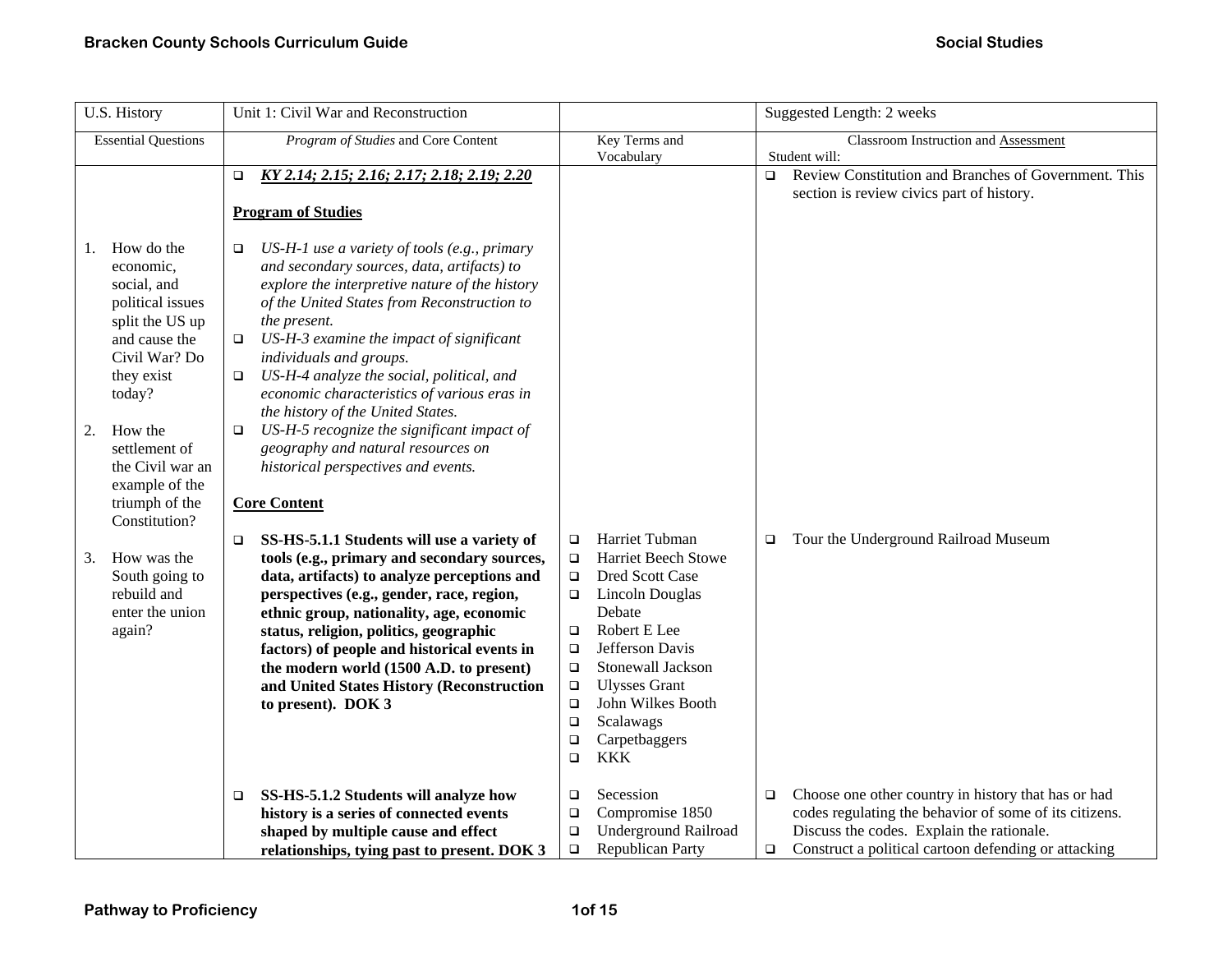| U.S. History               | Unit 1: Civil War and Reconstruction                                                                                                                                                                                      |                                                                                                                                                        | Suggested Length: 2 weeks                                                                                                                                                                                                                                                                                                                                                                                                                                                                                                                                                                                                                                                                 |  |
|----------------------------|---------------------------------------------------------------------------------------------------------------------------------------------------------------------------------------------------------------------------|--------------------------------------------------------------------------------------------------------------------------------------------------------|-------------------------------------------------------------------------------------------------------------------------------------------------------------------------------------------------------------------------------------------------------------------------------------------------------------------------------------------------------------------------------------------------------------------------------------------------------------------------------------------------------------------------------------------------------------------------------------------------------------------------------------------------------------------------------------------|--|
| <b>Essential Questions</b> | Program of Studies and Core Content                                                                                                                                                                                       | Key Terms and<br>Vocabulary                                                                                                                            | Classroom Instruction and Assessment<br>Student will:                                                                                                                                                                                                                                                                                                                                                                                                                                                                                                                                                                                                                                     |  |
|                            |                                                                                                                                                                                                                           | Emancipation<br>$\Box$<br>Proclamation<br><b>Income Tax</b><br>□<br>Sharecropping<br>❏                                                                 | President Johnson and the attempted impeachment.<br>Assess each line of the Gettysburg address. Interpret its<br>□<br>meaning by restating each line in students own words.                                                                                                                                                                                                                                                                                                                                                                                                                                                                                                               |  |
|                            | SS-HS-5.2.1 Students will compare and<br>□<br>contrast the ways in which various<br>Reconstruction plans were approached and<br>evaluate the outcomes of Reconstruction.<br>DOK <sub>2</sub>                              | Harpers Ferry<br>□<br>Antietam<br>❏<br>Wilmot-Proviso<br>$\Box$<br>Conscription<br>□<br>Gettysburg<br>$\Box$<br>Vicksburg<br>□<br>Appomattox<br>$\Box$ | Prepare a chart of the plans for Reconstruction<br>$\Box$<br>Create political cartoon reflecting how laws and<br>□<br>amendments changed American society<br>Devise a plan for reconstruction. Using a vein diagram,<br>▫<br>evaluate student plan with Johnson and Lincolns plans.<br>Prepare charts and/or graphs exploring the key causes<br>▫<br>and effects of the Civil War<br>Create a diorama of a mid west/western house/town.<br>□<br>Trace the development of the transcontinental railroad<br>$\Box$<br>(as a map)<br>Act like you are a Supreme Court Justice ruling on the<br>$\Box$<br>Dred Scott Case. Prepare your ruling. Compare to an<br>original ruling in the case. |  |
|                            | SS-HS-5.2.3 Students will explain the<br>$\Box$<br>impact of massive immigration (e.g., new<br>social patterns, conflicts in ideas about<br>national unity amid growing cultural<br>diversity) after the Civil War. DOK 2 | $13th$ Amendment<br>□<br>Reconstruction<br>□<br>$14th$ Amendment<br>□<br>$15th$ Amendment<br>□<br>1876 Election<br>$\Box$                              | Assemble a representation of Union, Confederate, and<br>o<br>Territories during the Civil War.<br>Use a Venn diagram to compare the advantages each<br>▫<br>side had                                                                                                                                                                                                                                                                                                                                                                                                                                                                                                                      |  |

| U.S. History                             | Unit 2: Progressive Era                                                                                                                                 |                          | Suggested Length: 1 week                                     |
|------------------------------------------|---------------------------------------------------------------------------------------------------------------------------------------------------------|--------------------------|--------------------------------------------------------------|
| <b>Essential Questions</b>               | <i>Program of Studies</i> and Core Content                                                                                                              | Key Terms and Vocabulary | <b>Classroom Instruction and Assessment</b><br>Student will: |
|                                          | KY 2.14; 2.15; 2.16; 2.17; 2.18; 2.19; 2.20<br><b>Program of Studies</b>                                                                                |                          |                                                              |
| How did the<br>transformation<br>from an | US-H-1 uses a variety of tools (e.g., primary<br>$\Box$<br>and secondary sources, data, artifacts) to<br>explore the interpretive nature of the history |                          |                                                              |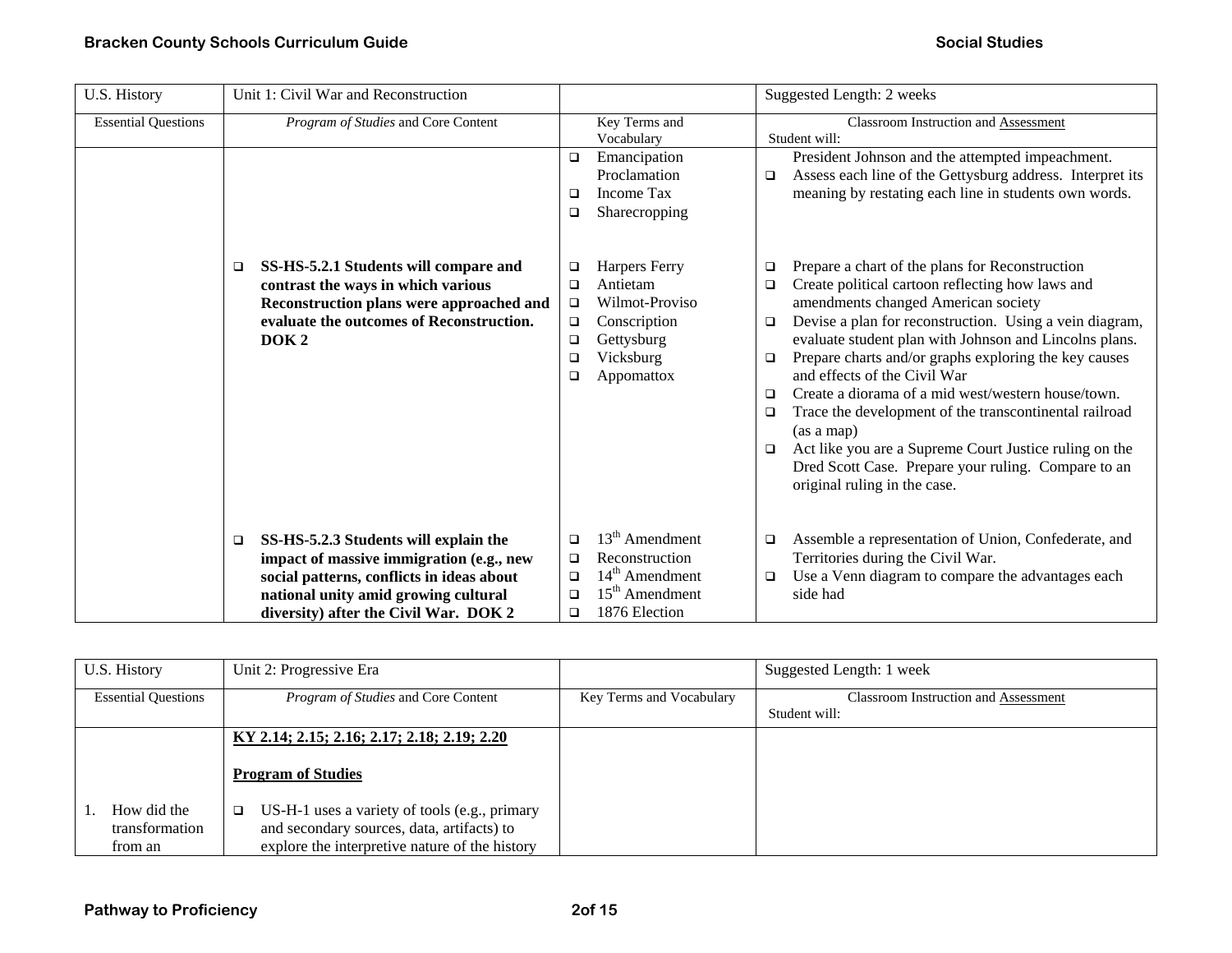| U.S. History                                                                                                                                               | Unit 2: Progressive Era                                                                                                                                                                                                                                                                                                                                                                                                                                                                                                                          |                                                                                                 | Suggested Length: 1 week                                                                                                                               |
|------------------------------------------------------------------------------------------------------------------------------------------------------------|--------------------------------------------------------------------------------------------------------------------------------------------------------------------------------------------------------------------------------------------------------------------------------------------------------------------------------------------------------------------------------------------------------------------------------------------------------------------------------------------------------------------------------------------------|-------------------------------------------------------------------------------------------------|--------------------------------------------------------------------------------------------------------------------------------------------------------|
| <b>Essential Questions</b>                                                                                                                                 | Program of Studies and Core Content                                                                                                                                                                                                                                                                                                                                                                                                                                                                                                              | Key Terms and Vocabulary                                                                        | <b>Classroom Instruction and Assessment</b><br>Student will:                                                                                           |
| agrarian based<br>society to an<br>industrial based<br>society<br>transformation<br>the life of the<br>American,<br>people,<br>government,<br>and society? | of the United States from Reconstruction to<br>the present.<br>US-H-2 examine significant eras of United<br>$\Box$<br>States history (Reconstruction,<br>Industrialization, Progressive Movement,<br>World War I, Great Depression, New Deal,<br>World War II, Cold War, 20th Century) to<br>develop chronological understanding and<br>recognize cause-and-effect relationships and<br>multiple causation.<br>US-H-3 examine the impact of significant<br>$\Box$                                                                                |                                                                                                 |                                                                                                                                                        |
| What was it like<br>2.<br>to live in<br>company towns,<br>factories, and<br>why was child<br>labor such an<br>influence during<br>this time<br>period?     | individuals and groups.<br>US-H-5 recognize the significant impact of<br>$\Box$<br>geography and natural resources on historical<br>perspectives and events.<br>US-H-6 examine the impact of advances in<br>$\Box$<br>research, science, and technology on<br>historical events and American society.<br>US-H-7 trace the changing role of the United<br>$\Box$<br>States in the global community from<br>isolationism to a major world power.                                                                                                   |                                                                                                 |                                                                                                                                                        |
| What are<br>3.<br>governmental<br>reforms, social<br>reforms and<br>industrial<br>reforms?                                                                 | US-H-G-1 Students will understand that<br>$\Box$<br>regions are areas on the surfaces of the earth<br>that re defined a certain unifying<br>characteristics, both physical and human<br>US-H-G-3 Students will understand how<br>$\Box$<br>factors such as locations of resources and<br>transportation, and technology influence the<br>placement, size and function of settlements<br>and patterns of movement<br>SS-H-US-G-5 Students will explore how<br>$\Box$<br>modifications of the physical environment<br>have impacted life in the US |                                                                                                 |                                                                                                                                                        |
|                                                                                                                                                            | <b>Core Content</b>                                                                                                                                                                                                                                                                                                                                                                                                                                                                                                                              |                                                                                                 |                                                                                                                                                        |
|                                                                                                                                                            | SS-HS-5.2.2 Students will explain how the<br>$\Box$<br>rise of big business, factories, mechanized<br>farming, and the labor movement impacted                                                                                                                                                                                                                                                                                                                                                                                                   | <b>Black Gold</b><br>$\Box$<br><b>Bessemer Process</b><br>$\Box$<br><b>Steel Uses</b><br>$\Box$ | Chart advantages and disadvantages for appropriate<br>$\Box$<br>business practices<br>Write a description of what benefits they would desire<br>$\Box$ |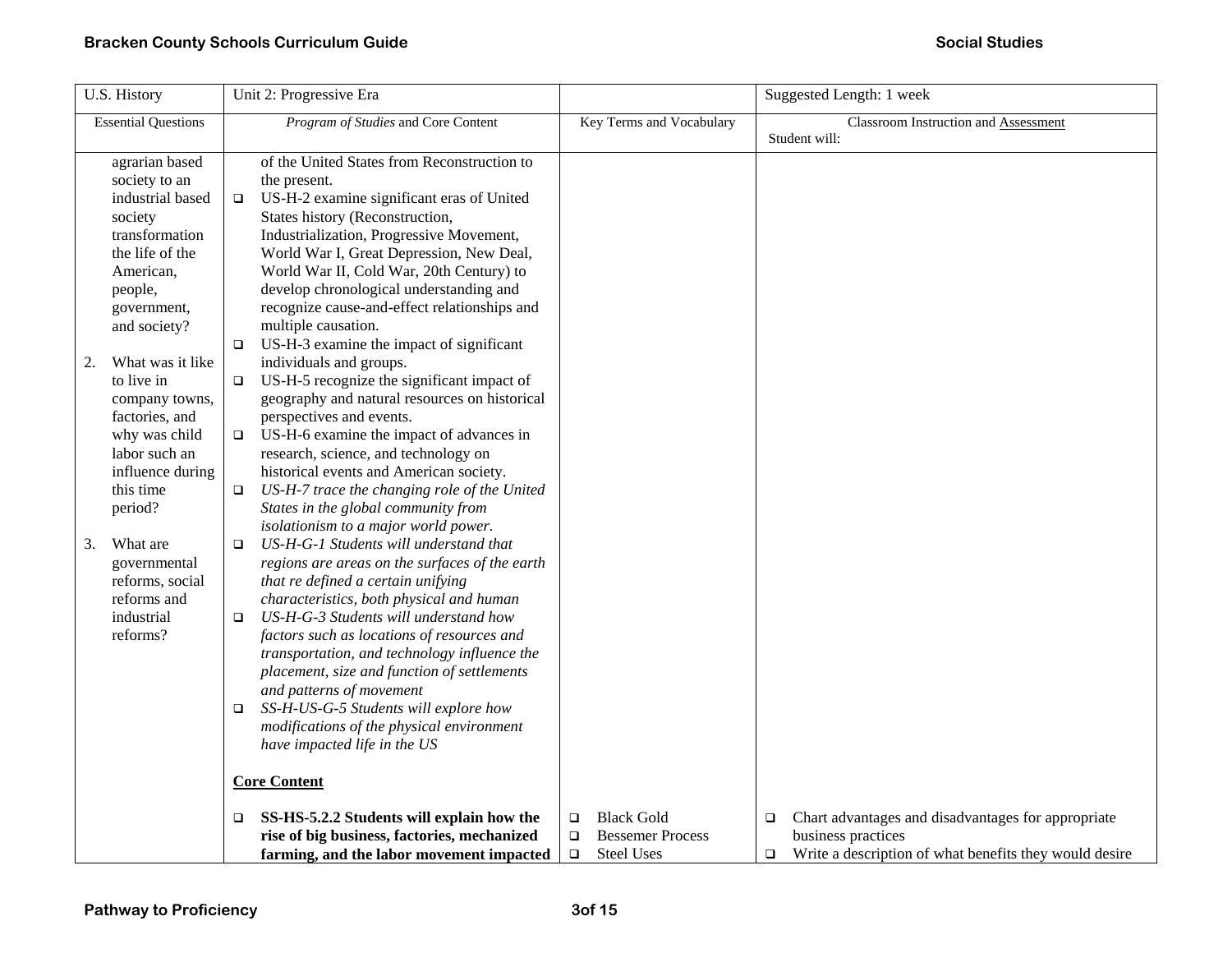| U.S. History               | Unit 2: Progressive Era                                                                                                                                                                                                                                                                                                                                                                                                         | Suggested Length: 1 week                                                                                                                                                                                                                                                                                                                                                                                                                                                                             |
|----------------------------|---------------------------------------------------------------------------------------------------------------------------------------------------------------------------------------------------------------------------------------------------------------------------------------------------------------------------------------------------------------------------------------------------------------------------------|------------------------------------------------------------------------------------------------------------------------------------------------------------------------------------------------------------------------------------------------------------------------------------------------------------------------------------------------------------------------------------------------------------------------------------------------------------------------------------------------------|
| <b>Essential Questions</b> | Program of Studies and Core Content                                                                                                                                                                                                                                                                                                                                                                                             | <b>Classroom Instruction and Assessment</b><br>Key Terms and Vocabulary<br>Student will:                                                                                                                                                                                                                                                                                                                                                                                                             |
|                            | the lives of Americans. DOK 2                                                                                                                                                                                                                                                                                                                                                                                                   | T. Edison<br>in a job today<br>$\Box$<br>Create an invention and discuss what impact it might<br>Telephone<br>□<br>□<br>Electric Subway<br>have on society<br>□<br>Sanitation<br>□                                                                                                                                                                                                                                                                                                                   |
|                            | SS-HS-5.2.3 Students will explain the<br>□<br>impact of massive immigration (e.g., new<br>social patterns, conflicts in ideas about<br>national unity amid growing cultural<br>diversity) after the Civil War. DOK 2                                                                                                                                                                                                            | Chinese Exclusion Act<br>Analyze and determine, given a list of causes and effects<br>$\Box$<br>of industrialization, whether each item was a cause or<br>Angel Island<br>□<br>Ellis Island<br>effect, and defend their choice<br>□<br>Take a naturalization test to see if they would become an<br>Pendleton Act<br>$\Box$<br>□<br>American today (look at the actual test!)<br>Spoils System<br>□<br>Gentleman's<br>□<br>Agreement                                                                 |
|                            | SS-HS-5.2.4 Students will explain and<br>$\Box$<br>evaluate the impact of significant social,<br>political and economic changes during the<br>Progressive Movement (e.g., industrial<br>capitalism, urbanization, political<br>corruption, initiation of reforms), World<br>War I (e.g., imperialism to isolationism,<br>nationalism), and the Twenties (e.g.,<br>economic prosperity, consumerism,<br>women's suffrage). DOK 3 | <b>Row Housing</b><br>Be a Muckraker: Write an article on a current problem<br>❏<br>□<br><b>Dumbbell Tenants</b><br>in your community.<br>□<br>Your city government: Interview someone at city hall<br><b>Settlement Houses</b><br>$\Box$<br>$\Box$<br>Social Reforms<br>(or guest speaker) and explain you local government to<br>$\Box$<br>Tammany Hall<br>class.<br>□<br>Draw a political cartoon on Immigration. Explain the<br>Patronage<br>$\Box$<br>□<br>cultural discrimination at the time. |

| U.S. History<br>Unit 3: America and the World<br>(WW1) |                                                                                                                                    |                          | Suggested Length: 1 week                                     |
|--------------------------------------------------------|------------------------------------------------------------------------------------------------------------------------------------|--------------------------|--------------------------------------------------------------|
| <b>Essential Questions</b>                             | <i>Program of Studies</i> and Core Content                                                                                         | Key Terms and Vocabulary | <b>Classroom Instruction and Assessment</b><br>Student will: |
|                                                        | KY 2.14; 2.15; 2.16; 2.17; 2.18; 2.19; 2.20                                                                                        |                          |                                                              |
|                                                        | <b>Program of Studies</b>                                                                                                          |                          |                                                              |
| How does war<br>bring peace?                           | US-H-2 examine significant eras of United<br>$\Box$<br>States history (Reconstruction,<br>Industrialization, Progressive Movement, |                          |                                                              |
| Has the role of<br>the US in the<br>world changed      | World War I, Great Depression, New Deal,<br>World War II, Cold War, 20th Century) to<br>develop chronological understanding and    |                          |                                                              |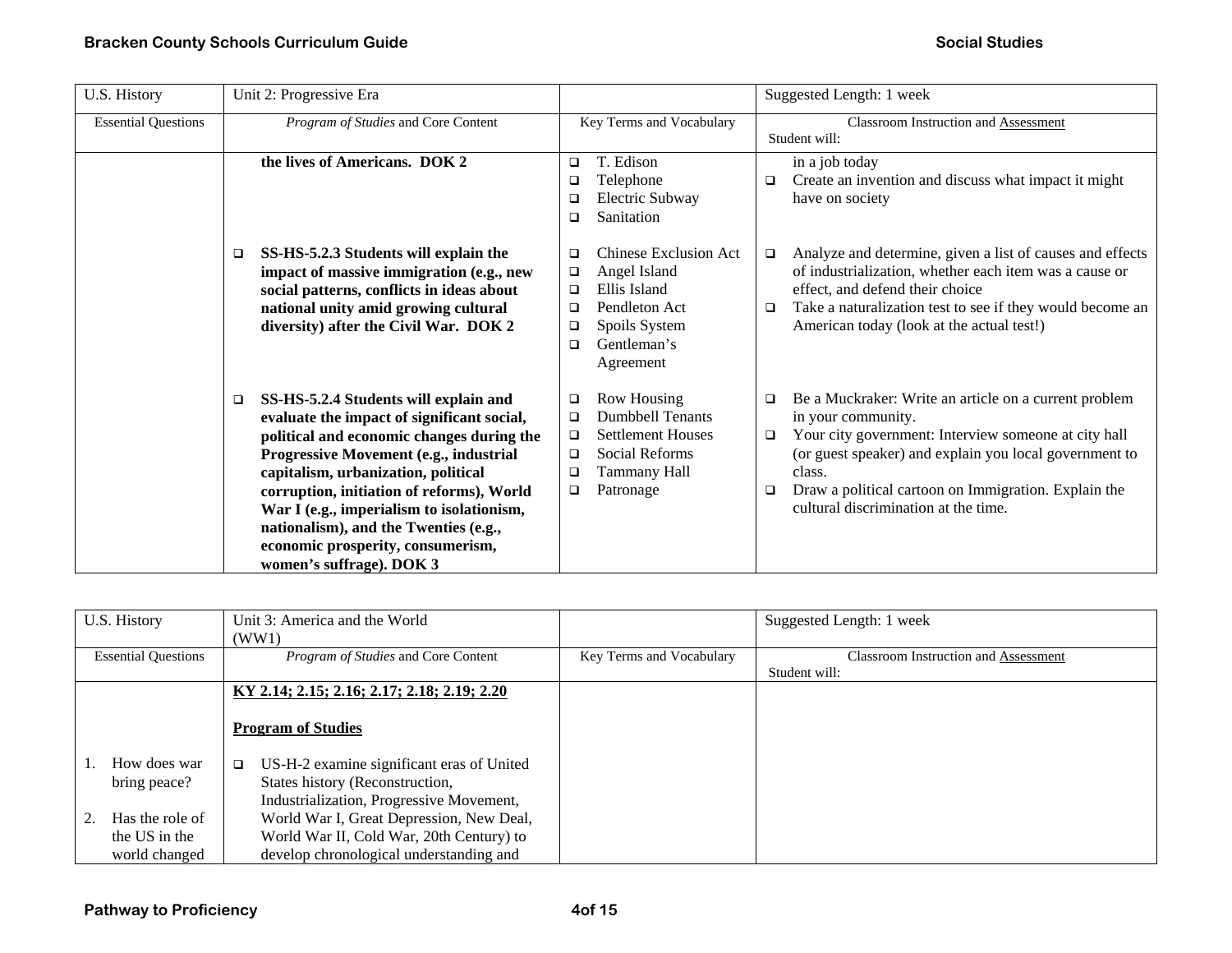| U.S. History                                                                                                                                                                                                                                                                           | Unit 3: America and the World                                                                                                                                                                                                                                                                                                                                                                                                                                                                                                                                                                                                                                                                                                                                                                                                                                         | Suggested Length: 1 week                                                                                                                                                                                                                                                                                                                                                                                                                                                                                                                         |                                                                                                                                                                                                                                                                                                                                                                                                                                                                           |  |
|----------------------------------------------------------------------------------------------------------------------------------------------------------------------------------------------------------------------------------------------------------------------------------------|-----------------------------------------------------------------------------------------------------------------------------------------------------------------------------------------------------------------------------------------------------------------------------------------------------------------------------------------------------------------------------------------------------------------------------------------------------------------------------------------------------------------------------------------------------------------------------------------------------------------------------------------------------------------------------------------------------------------------------------------------------------------------------------------------------------------------------------------------------------------------|--------------------------------------------------------------------------------------------------------------------------------------------------------------------------------------------------------------------------------------------------------------------------------------------------------------------------------------------------------------------------------------------------------------------------------------------------------------------------------------------------------------------------------------------------|---------------------------------------------------------------------------------------------------------------------------------------------------------------------------------------------------------------------------------------------------------------------------------------------------------------------------------------------------------------------------------------------------------------------------------------------------------------------------|--|
| <b>Essential Questions</b>                                                                                                                                                                                                                                                             | (WW1)<br>Program of Studies and Core Content<br>Key Terms and Vocabulary                                                                                                                                                                                                                                                                                                                                                                                                                                                                                                                                                                                                                                                                                                                                                                                              |                                                                                                                                                                                                                                                                                                                                                                                                                                                                                                                                                  | Classroom Instruction and Assessment<br>Student will:                                                                                                                                                                                                                                                                                                                                                                                                                     |  |
| because<br>expansionism?<br>o.<br>Does the choice<br>3.<br>to expand a<br>$\Box$<br>country always<br>bring benefits?<br>$\Box$<br>What were the<br>4.<br>causes of<br>WW1?<br>$\Box$<br>What were the<br>5.<br>new weapons of<br>$\Box$<br>WW1 and what<br>is trench<br>warfare?<br>o | recognize cause-and-effect relationships and<br>multiple causation.<br>US-H-3 examine the impact of significant<br>individuals and groups.<br>US-H-4 analyze the social, political, and<br>economic characteristics of various eras in the<br>history of the United States.<br>US-H-5 recognize the significant impact of<br>geography and natural resources on historical<br>perspectives and events.<br>US-H-6 examine the impact of advances in<br>research, science, and technology on<br>historical events and American society.<br>US-H-7 trace the changing role of the United<br>States in the global community from<br>isolationism to a major world power.<br><b>Core Content</b><br>SS-HS-5.1.2 Students will analyze how<br>history is a series of connected events<br>shaped by multiple cause and effect<br>relationships, tying past to present. DOK 3 | Yellow Journalism<br>$\Box$<br>Rough Riders<br>$\Box$<br>Panama Canal<br>$\Box$<br><b>Teddy Roosevelt</b><br>$\Box$<br>W. Wilson<br>$\Box$<br><b>Battle Of Somme</b><br>$\Box$<br>Zimmerman Note<br>$\Box$<br><b>Central Powers</b><br>$\Box$<br>Marne<br>$\Box$<br>Sussex pledge<br>$\Box$<br>Draft<br>$\Box$<br>Weapons (both sides)<br>$\Box$<br>Reasons of WW1<br>$\Box$<br>War on the Home front<br>$\Box$<br>Dough Boys<br>$\Box$<br>Sarajevo<br>$\Box$<br>369 Infantry<br>$\Box$<br>Armistice<br>$\Box$<br><b>Allied Powers</b><br>$\Box$ | Debate on Wartime rights<br>$\Box$<br>Prioritize the 14 points of the Treaty of Versailles<br>$\Box$<br>Conduct a cost analysis of WW1 in order to determine if<br>$\Box$<br>achieved goals were worth the cost<br>Analyze current Hot Spots and write an editorial<br>$\Box$<br>defending US presence based on the advantages or<br>disadvantages that this brings<br>Engineering a canal. Build a model of the Panama Canal<br>$\Box$<br>and research how it was built. |  |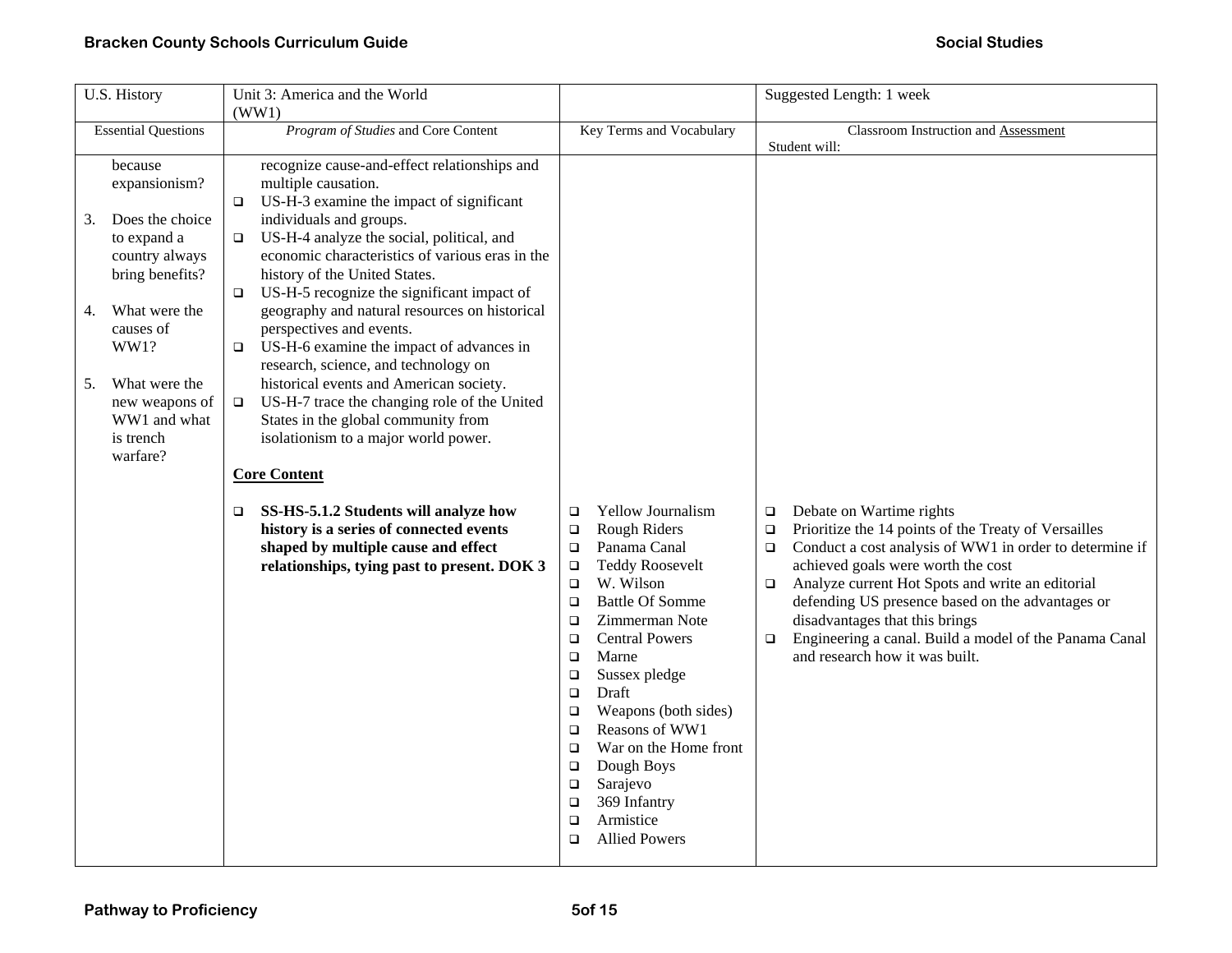| U.S. History               | Unit 3: America and the World              |                                     | Suggested Length: 1 week                                   |  |
|----------------------------|--------------------------------------------|-------------------------------------|------------------------------------------------------------|--|
|                            | (WW1)                                      |                                     |                                                            |  |
| <b>Essential Questions</b> | Program of Studies and Core Content        | Key Terms and Vocabulary            | <b>Classroom Instruction and Assessment</b>                |  |
|                            |                                            |                                     | Student will:                                              |  |
|                            | SS-HS-5.2.3 Students will explain the<br>□ | Imperialism<br>$\Box$               | Identify regions on a world map in which the US began<br>□ |  |
|                            | impact of massive immigration (e.g., new   | <b>Federal Reserve</b><br>◻         | expansionist policies and identify when and how the US     |  |
|                            | social patterns, conflicts in ideas about  | <b>NAACP</b><br>□                   | got involved.                                              |  |
|                            | national unity amid growing cultural       | Espionage<br>$\Box$                 | Mapping an Empire. Draw a world map using various<br>o.    |  |
|                            | diversity) after the Civil War. DOK 2      | <b>Big stick Policies</b><br>$\Box$ | color schemes labeling war, economic influences, and       |  |
|                            |                                            | Propaganda                          | treaties or political influence. Countries should include: |  |
|                            |                                            |                                     | Cuba, Puerto Rico, Hawaii, Guam, American Samoa            |  |
|                            |                                            |                                     | and any others with current event ties.                    |  |

| U.S. History                                                                                                                                                                                                                               | Unit 4: Roaring Twenties                                                                                                                                                                                                                                                                                                                                                                                                                                                                                                                                                                                                                               |  | Suggested Length: 2 weeks                                                                                                                                                                                                                                                                                                                                                                                                                                                                                                                                                                                                                                                                                                                                                                                   |  |
|--------------------------------------------------------------------------------------------------------------------------------------------------------------------------------------------------------------------------------------------|--------------------------------------------------------------------------------------------------------------------------------------------------------------------------------------------------------------------------------------------------------------------------------------------------------------------------------------------------------------------------------------------------------------------------------------------------------------------------------------------------------------------------------------------------------------------------------------------------------------------------------------------------------|--|-------------------------------------------------------------------------------------------------------------------------------------------------------------------------------------------------------------------------------------------------------------------------------------------------------------------------------------------------------------------------------------------------------------------------------------------------------------------------------------------------------------------------------------------------------------------------------------------------------------------------------------------------------------------------------------------------------------------------------------------------------------------------------------------------------------|--|
| <b>Essential Questions</b>                                                                                                                                                                                                                 | Program of Studies and Core Content<br>Key Terms and Vocabulary                                                                                                                                                                                                                                                                                                                                                                                                                                                                                                                                                                                        |  | <b>Classroom Instruction and Assessment</b><br>Student will:                                                                                                                                                                                                                                                                                                                                                                                                                                                                                                                                                                                                                                                                                                                                                |  |
|                                                                                                                                                                                                                                            | KY 2.14; 2.15; 2.16; 2.17; 2.18; 2.19; 2.20<br><b>Program of Studies</b>                                                                                                                                                                                                                                                                                                                                                                                                                                                                                                                                                                               |  |                                                                                                                                                                                                                                                                                                                                                                                                                                                                                                                                                                                                                                                                                                                                                                                                             |  |
| How did social<br>and economic<br>changes of the<br>1920s affect the<br>culture and<br>create tensions<br>in America?<br>How do forms<br>2.<br>of expression<br>and<br>communication<br>(radio, music<br>etc.) reflect the<br>time period? | US-H-1 use a variety of tools (e.g., primary<br>$\Box$<br>and secondary sources, data, artifacts) to<br>explore the interpretive nature of the history<br>of the United States from Reconstruction to<br>the present.<br>US-H-2 examine significant eras of United<br>$\Box$<br>States history (Reconstruction,<br>Industrialization, Progressive Movement,<br>World War I, Great Depression, New Deal,<br>World War II, Cold War, 20th Century) to<br>develop chronological understanding and<br>recognize cause-and-effect relationships and<br>multiple causation.<br>US-H-3 examine the impact of significant<br>$\Box$<br>individuals and groups. |  | Distinguish the differences of ideas, reasons, and<br>□<br>outcomes of the coal miners strike and the steel workers<br>strike of 1919 by: developing a picket sign for each that<br>advertise their particular point of view. Discuss the<br>strikes effectiveness orally after assigning each student a<br>role.<br>Examine the events of the red scare by constructing a<br>▫<br>graph (student choice: differentiation) to illustrate<br>important theories (terriost, socialism, communist,<br>Palmer Raids, end of Progressive movement, KKK)<br>Student work could mimic note taking, listing,<br>summarizing)<br><b>Enrichment: Direct students to evaluate reasons why</b><br>$\Box$<br>1 of the following actions would be justified: gasoline-<br>rationing, increase in the income tax, lowering |  |
| How did the 20s<br>3.<br>begin to change<br>roles for<br>minorities?                                                                                                                                                                       | US-H-4 analyze the social, political, and<br>$\Box$<br>economic characteristics of various eras in the<br>history of the United States.<br>US-H-5 recognize the significant impact of<br>$\Box$<br>geography and natural resources on historical<br>perspectives and events.                                                                                                                                                                                                                                                                                                                                                                           |  | minimum wage.                                                                                                                                                                                                                                                                                                                                                                                                                                                                                                                                                                                                                                                                                                                                                                                               |  |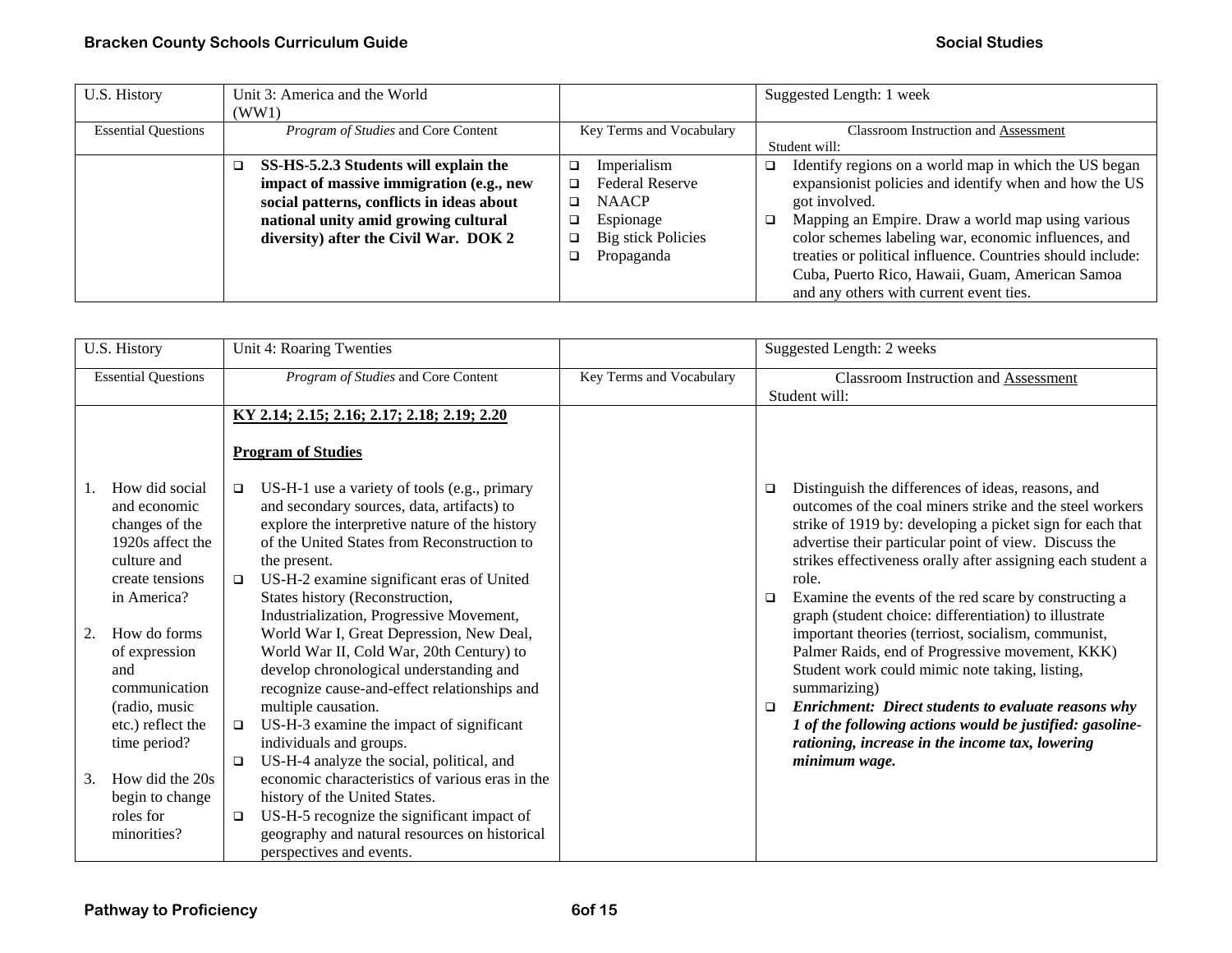| U.S. History                                | Unit 4: Roaring Twenties                                                                                                                                                                                                                                                                                                                                                                                                       |                                                                                                                                                                                                                                                                            | Suggested Length: 2 weeks                                                                                                                                                                                                                                                                                                                                                                                                                                                                                                                                                                                                                                                                                                                                                                                                                                                                                                                                                                                                                             |
|---------------------------------------------|--------------------------------------------------------------------------------------------------------------------------------------------------------------------------------------------------------------------------------------------------------------------------------------------------------------------------------------------------------------------------------------------------------------------------------|----------------------------------------------------------------------------------------------------------------------------------------------------------------------------------------------------------------------------------------------------------------------------|-------------------------------------------------------------------------------------------------------------------------------------------------------------------------------------------------------------------------------------------------------------------------------------------------------------------------------------------------------------------------------------------------------------------------------------------------------------------------------------------------------------------------------------------------------------------------------------------------------------------------------------------------------------------------------------------------------------------------------------------------------------------------------------------------------------------------------------------------------------------------------------------------------------------------------------------------------------------------------------------------------------------------------------------------------|
| <b>Essential Questions</b>                  | Program of Studies and Core Content                                                                                                                                                                                                                                                                                                                                                                                            | Key Terms and Vocabulary                                                                                                                                                                                                                                                   | Classroom Instruction and Assessment<br>Student will:                                                                                                                                                                                                                                                                                                                                                                                                                                                                                                                                                                                                                                                                                                                                                                                                                                                                                                                                                                                                 |
| Does History<br>4.<br>influence<br>culture? | <b>Core Content</b><br>SS-HS-5.1.2 Students will analyze how<br>□<br>history is a series of connected events<br>shaped by multiple cause and effect<br>relationships, tying past to present. DOK 3                                                                                                                                                                                                                             | Red Scare<br>$\Box$<br>Mitchell Palmer<br>$\Box$<br><b>KKK</b><br>$\Box$<br>Quota System<br>$\Box$<br>Ohio Gang<br>$\Box$<br>Harlem Renaissance<br>$\Box$<br>McCarthyism<br>$\Box$                                                                                         | Create a time line that illustrates major steps in the fight<br>$\Box$<br>for the $19th$ amendment.<br>Describe major aspects of the Republican ascendancy<br>$\Box$<br>through the use of graphic organizers (list, Venn chart)<br>including Harding (laissez faire) The Ohio Gang, Teapot<br>Dome Scandal.<br>Through the use of print sources (text) identify key<br>$\Box$<br>elements (18 <sup>th</sup> amendment, Volstead Act, Al Capone<br>and crime, prohibition) in note form by summarizing,<br>paraphrasing, or simple lists.                                                                                                                                                                                                                                                                                                                                                                                                                                                                                                             |
|                                             | SS-HS-5.2.4 Students will explain and<br>$\Box$<br>evaluate the impact of significant social,<br>political and economic changes during the<br>Progressive Movement (e.g., industrial<br>capitalism, urbanization, political<br>corruption, initiation of reforms), World<br>War I (e.g., imperialism to isolationism,<br>nationalism) and the Twenties (e.g.,<br>economic prosperity, consumerism,<br>women's suffrage). DOK 3 | Kellog-Braind Act<br>$\Box$<br>C. Coolidge<br>$\Box$<br>Speakeasies<br>$\Box$<br>Al Capone<br>$\Box$<br><b>Scopes Trial</b><br>$\Box$<br>Flapper<br>$\Box$<br>Mass Media<br>$\Box$<br>Charles Lindbergh<br>$\Box$<br>Jazz<br>$\Box$<br><b>Stock Market Crash</b><br>$\Box$ | Personal Prompt: Should the federal government have<br>$\Box$<br>the right to outlaw drinking, smoking, and other<br>personal habits if they contribute to poor health? Why<br>or Why not?<br>Interpret why blacks did not prosper by using text in a<br>$\Box$<br>written response using the form of student choice. What<br>trends affected many blacks in the 1920"s (does not<br>include the jazz age)?<br>Prepare power point presentations about one of the<br>$\Box$<br>following areas of the 1920's: entertainment, music,<br>dance, fad, heroes, literature, industry, sport, and<br>science (self discovery learning, self determination,<br>using scientific method of learning)<br>Modification: Presentations about one of the following<br>$\Box$<br>areas of the 1920s: entertainment, music, dance, fads,<br>heroes, literature, farmers, KKK, Black America, etc.<br>Students can be given the choice to choose by their<br>interests. Posters, Videos, Power Point Presentations are<br>all possible ways for students to present. |

| $ -$<br>$\cdots$ | $ -$<br>History | Unit 5<br>cireat<br>: Depression |  | weeks<br>. ength:<br>Suggested<br>. .<br>ີ |
|------------------|-----------------|----------------------------------|--|--------------------------------------------|
|------------------|-----------------|----------------------------------|--|--------------------------------------------|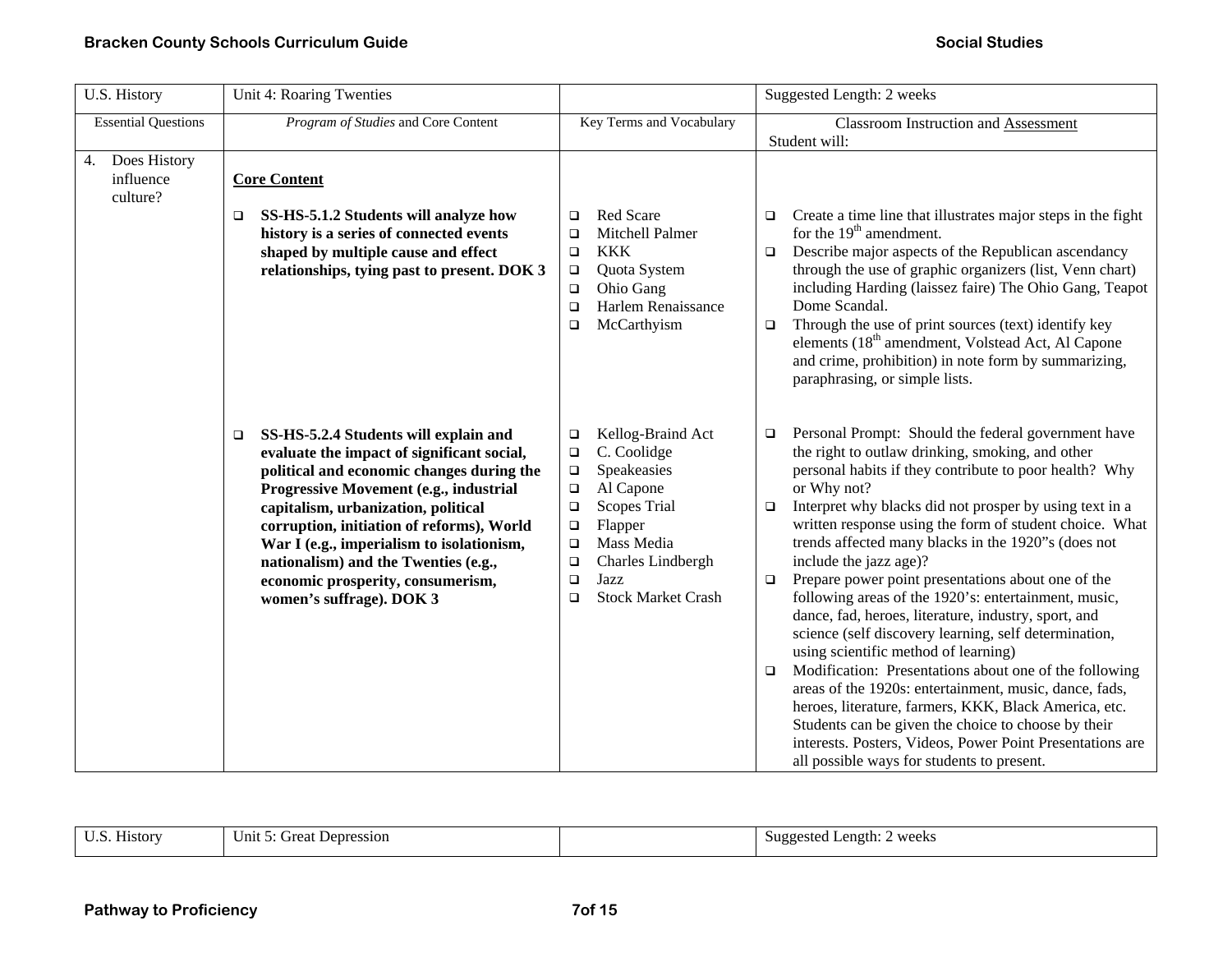|    | <b>Essential Questions</b>                                                                                     |                            | Program of Studies and Core Content                                                                                                                                                                                                                                                                                                                            |                                                | Key Terms and Vocabulary                                                                 |                  | Classroom Instruction and Assessment<br>Student will:                                                                                                                                                                                                                                                                                                                             |
|----|----------------------------------------------------------------------------------------------------------------|----------------------------|----------------------------------------------------------------------------------------------------------------------------------------------------------------------------------------------------------------------------------------------------------------------------------------------------------------------------------------------------------------|------------------------------------------------|------------------------------------------------------------------------------------------|------------------|-----------------------------------------------------------------------------------------------------------------------------------------------------------------------------------------------------------------------------------------------------------------------------------------------------------------------------------------------------------------------------------|
|    |                                                                                                                | $\Box$                     | KY 2.14; 2.15; 2.16; 2.17; 2.18; 2.19; 2.20                                                                                                                                                                                                                                                                                                                    |                                                |                                                                                          |                  |                                                                                                                                                                                                                                                                                                                                                                                   |
|    |                                                                                                                |                            | <b>Program of Studies</b>                                                                                                                                                                                                                                                                                                                                      |                                                |                                                                                          |                  |                                                                                                                                                                                                                                                                                                                                                                                   |
| 1. | What caused<br>the Great<br>Depression to<br>begin? How did<br>the U.S.<br>respond to solve<br>these problems? | $\Box$<br>$\Box$           | US-H-1 use a variety of tools (e.g., primary<br>and secondary sources, data, artifacts) to<br>explore the interpretive nature of the history<br>of the United States from Reconstruction to<br>the present.<br>US-H-2 examine significant eras of United<br>States history (Reconstruction,                                                                    |                                                |                                                                                          |                  |                                                                                                                                                                                                                                                                                                                                                                                   |
| 2. | How has this<br>affected he<br>world around<br>us?                                                             |                            | Industrialization, Progressive Movement,<br>World War I, Great Depression, New Deal,<br>World War II, Cold War, 20th Century) to<br>develop chronological understanding and<br>recognize cause-and-effect relationships and<br>multiple causation.                                                                                                             |                                                |                                                                                          |                  |                                                                                                                                                                                                                                                                                                                                                                                   |
| 3. | What benefits<br>may come from<br>a country in<br>crisis?                                                      | $\Box$<br>$\Box$<br>$\Box$ | US-H-5 recognize the significant impact of<br>geography and natural resources on<br>historical perspectives and events.<br>US-H-7 trace the changing role of the United<br>States in the global community from<br>isolationism to a major world power.<br>SS-H-US-E-3 students will analyze changing<br>relationships among business, labor, and<br>government |                                                |                                                                                          |                  |                                                                                                                                                                                                                                                                                                                                                                                   |
|    |                                                                                                                |                            | <b>Core Content</b>                                                                                                                                                                                                                                                                                                                                            |                                                |                                                                                          |                  |                                                                                                                                                                                                                                                                                                                                                                                   |
|    |                                                                                                                | □                          | SS-HS-5.1.2 Students will analyze how<br>history is a series of connected events<br>shaped by multiple cause and effect<br>relationships, tying past to present. DOK 3                                                                                                                                                                                         | $\Box$<br>$\Box$<br>$\Box$<br>$\Box$           | <b>Suicide Rates</b><br><b>Bull Market</b><br><b>Bear Market</b><br><b>Black Tuesday</b> | $\Box$           | Geography handout and participation during discussion<br>of where major areas of concern are because of climate,<br>weather patterns etc.                                                                                                                                                                                                                                         |
|    |                                                                                                                | $\Box$                     | SS-HS-5.2.4 Students will explain and<br>evaluate the impact of significant social,<br>political and economic changes during the<br>Progressive Movement (e.g., industrial<br>capitalism, urbanization, political<br>corruption, initiation of reforms), World<br>War I (e.g., imperialism to isolationism,                                                    | $\Box$<br>$\Box$<br>$\Box$<br>$\Box$<br>$\Box$ | Margin Buying<br>Dust Bowl<br>New Deal<br>Second New Deal<br><b>Unemployment Rate</b>    | $\Box$<br>$\Box$ | Identify key programs of the New Deal and categorize<br>based on the characteristics of the First and Second New<br>deal or according to whether they fit into relief, reform,<br>and recovery/potential use of power point presentation<br>Interview and write a feature article dealing with how<br>living during the Depression has affected life today<br>(writing portfolio) |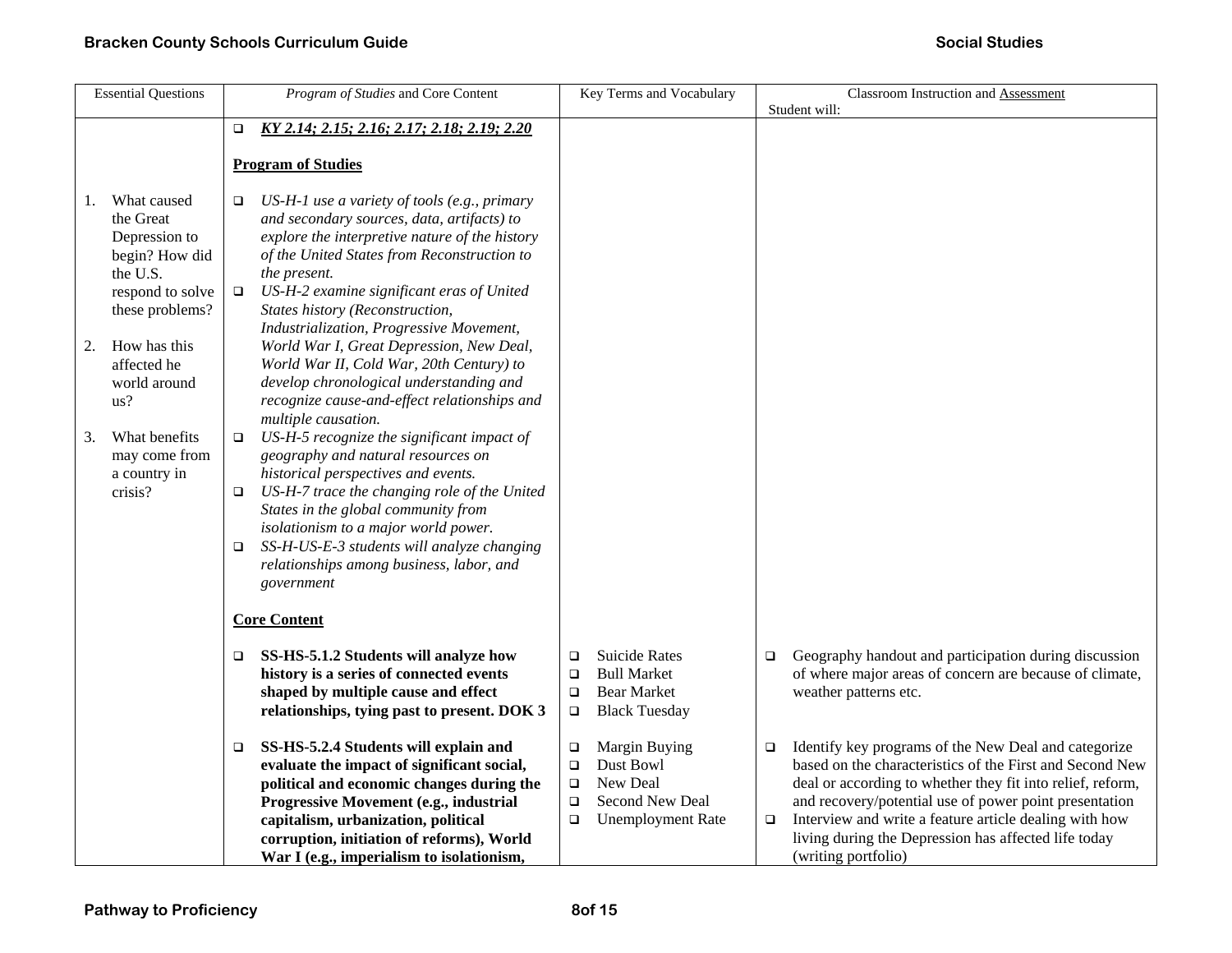| U.S. History               | Unit 5: Great Depression                        |                                | Suggested Length: 2 weeks                                     |
|----------------------------|-------------------------------------------------|--------------------------------|---------------------------------------------------------------|
| <b>Essential Questions</b> | Program of Studies and Core Content             | Key Terms and Vocabulary       | <b>Classroom Instruction and Assessment</b>                   |
|                            |                                                 |                                | Student will:                                                 |
|                            | nationalism), and the Twenties (e.g.,           |                                |                                                               |
|                            | economic prosperity, consumerism,               |                                |                                                               |
|                            | women's suffrage). DOK 3                        |                                |                                                               |
|                            |                                                 |                                |                                                               |
|                            | SS-HS-5.2.5 Students will evaluate how the<br>□ | Herbert Hoover<br>$\Box$       | Write a fireside chat to describe what are the causes of<br>□ |
|                            | <b>Great Depression, New Deal policies, and</b> | <b>FDR</b><br>$\Box$           | the Depression.                                               |
|                            | World War II transformed America                | Hooverville<br>$\Box$          | Build a Hooverville. Explain what life would be like<br>□     |
|                            | socially and politically at home (e.g., stock   | <b>Bank Failures</b><br>$\Box$ | living in one of these makeshift houses.                      |
|                            | market crash, relief, recovery, reform          | Wagoner Act<br>$\Box$          | Read excerpts of school children and how they dealt<br>□      |
|                            | initiatives, increased role of government in    | <b>TVA</b><br>$\Box$           | with the Depression                                           |
|                            | business, influx of women into workforce,       | Social Security Act<br>$\Box$  |                                                               |
|                            | rationing) and reshaped its role in world       | Fair Labor Standards<br>$\Box$ |                                                               |
|                            | affairs (e.g., emergence of the U.S. as         | <b>FDIC</b><br>$\Box$          |                                                               |
|                            | economic and political superpower). DOK         | WPA<br>□                       |                                                               |
|                            | 3                                               | <b>CCC</b><br>$\Box$           |                                                               |
|                            |                                                 | AAA<br>□                       |                                                               |
|                            |                                                 | <b>Bonus Army</b><br>□         |                                                               |

| U.S. History                                                                                      | Unit 6: WWII                                                                                                                                                                                                                                                                                                     |                          | Suggested Length: 1 week                    |
|---------------------------------------------------------------------------------------------------|------------------------------------------------------------------------------------------------------------------------------------------------------------------------------------------------------------------------------------------------------------------------------------------------------------------|--------------------------|---------------------------------------------|
| <b>Essential Questions</b>                                                                        | Program of Studies and Core Content                                                                                                                                                                                                                                                                              | Key Terms and Vocabulary | <b>Classroom Instruction and Assessment</b> |
|                                                                                                   |                                                                                                                                                                                                                                                                                                                  |                          | Student will:                               |
|                                                                                                   | <u>KY 2.14; 2.15; 2.16; 2.17; 2.18; 2.19; 2.20</u><br>$\Box$                                                                                                                                                                                                                                                     |                          |                                             |
|                                                                                                   |                                                                                                                                                                                                                                                                                                                  |                          |                                             |
|                                                                                                   | <b>Program of Studies</b>                                                                                                                                                                                                                                                                                        |                          |                                             |
| How did social<br>and economic<br>changes of the<br>1920s effect the<br>next decade?              | US-H-1 use a variety of tools (e.g., primary<br>$\Box$<br>and secondary sources, data, artifacts) to<br>explore the interpretive nature of the history<br>of the United States from Reconstruction to<br>the present.                                                                                            |                          |                                             |
| Should the<br>2.<br>government be<br>a referee or<br>major player in<br>the countries<br>economy? | US-H-2 examine significant eras of United<br>□<br>States history (Reconstruction,<br>Industrialization, Progressive Movement,<br>World War I, Great Depression, New Deal,<br>World War II, Cold War, 20th Century) to<br>develop chronological understanding and<br>recognize cause-and-effect relationships and |                          |                                             |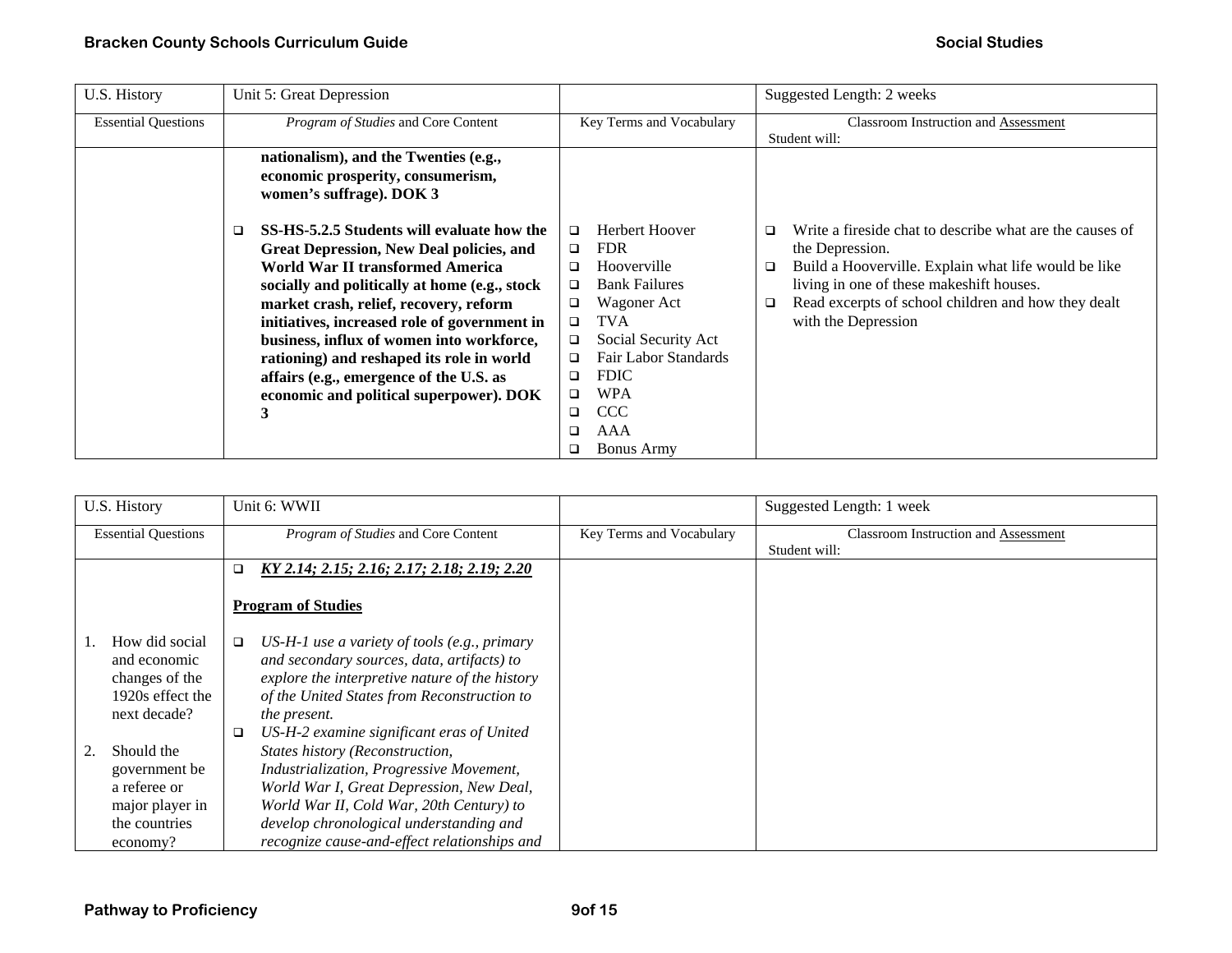| U.S. History                                                    | Unit 6: WWII                                                                                                                                                                                                                                                                                                                                                                                                                                                                                                                                                                                                                                                                                                                                                                                                                                                                                                                                                                                                                                                                                                                                                                                                                                                                                                                          |                                                                                                                                                                                                                                                                                                                                                                                                              | Suggested Length: 1 week                                                                                                                                                                                                                                                                                                                                                                                                                                                                                                                                                                                                                                                                                                                                                                                                                     |
|-----------------------------------------------------------------|---------------------------------------------------------------------------------------------------------------------------------------------------------------------------------------------------------------------------------------------------------------------------------------------------------------------------------------------------------------------------------------------------------------------------------------------------------------------------------------------------------------------------------------------------------------------------------------------------------------------------------------------------------------------------------------------------------------------------------------------------------------------------------------------------------------------------------------------------------------------------------------------------------------------------------------------------------------------------------------------------------------------------------------------------------------------------------------------------------------------------------------------------------------------------------------------------------------------------------------------------------------------------------------------------------------------------------------|--------------------------------------------------------------------------------------------------------------------------------------------------------------------------------------------------------------------------------------------------------------------------------------------------------------------------------------------------------------------------------------------------------------|----------------------------------------------------------------------------------------------------------------------------------------------------------------------------------------------------------------------------------------------------------------------------------------------------------------------------------------------------------------------------------------------------------------------------------------------------------------------------------------------------------------------------------------------------------------------------------------------------------------------------------------------------------------------------------------------------------------------------------------------------------------------------------------------------------------------------------------------|
| <b>Essential Questions</b>                                      | Program of Studies and Core Content                                                                                                                                                                                                                                                                                                                                                                                                                                                                                                                                                                                                                                                                                                                                                                                                                                                                                                                                                                                                                                                                                                                                                                                                                                                                                                   | Key Terms and Vocabulary                                                                                                                                                                                                                                                                                                                                                                                     | Classroom Instruction and Assessment<br>Student will:                                                                                                                                                                                                                                                                                                                                                                                                                                                                                                                                                                                                                                                                                                                                                                                        |
| What benefits<br>3.<br>can come from<br>a country in<br>crisis? | multiple causation.<br>US-H-3 examine the impact of significant<br>$\Box$<br>individuals and groups.<br>US-H-4 analyze the social, political, and<br>о<br>economic characteristics of various eras in<br>the history of the United States.<br>US-H-5 recognize the significant impact of<br>$\Box$<br>geography and natural resources on<br>historical perspectives and events.<br>US-H-6 examine the impact of advances in<br>$\Box$<br>research, science, and technology on<br>historical events and American society.<br>US-H-7 trace the changing role of the United<br>▫<br>States in the global community from<br>isolationism to a major world power.<br><b>Core Content</b><br>SS-HS-5.2.3 Students will explain the<br>❏<br>impact of massive immigration (e.g., new<br>social patterns, conflicts in ideas about<br>national unity amid growing cultural<br>diversity) after the Civil War. DOK 2<br>SS-HS-5.2.6 Students will explain and give<br>$\Box$<br>examples of how after WWII, America<br>experienced economic growth (e.g.,<br>suburban growth), struggles for racial and<br>gender equality (e.g., Civil Rights<br>Movement), the extension of civil liberties<br>(e.g., desegregation, Civil Rights Acts), and<br>conflict over political issues (e.g.,<br>McCarthyism, U.S. involvement in<br>Vietnam). DOK 3 | Totalitarianism<br>$\Box$<br>Mobilization<br>$\Box$<br>Internment camps<br>$\Box$<br>Axis powers<br>$\Box$<br>$\Box$<br>Allied powers<br>Leaders of nations<br>$\Box$<br>$\Box$<br>Big three<br>Battles of WW2<br>$\Box$<br>Pearl harbor<br>$\Box$<br>Lend lease act<br>$\Box$<br>Atom bomb<br>$\Box$<br>Exec order 9066<br>$\Box$<br><b>RAF</b><br>$\Box$<br>Holocaust<br>$\Box$<br>Kristallnacht<br>$\Box$ | Use a Venn diagram to show the differences in women,<br>□<br>minorities, and Latinos.<br>Create poster boards on various topics dealing with<br>$\Box$<br>WW2.<br>Group review game. 20 questions picked form a cup and<br>$\Box$<br>have a race to the finish for five teams to get done the<br>quickest.<br>Create a visual timeline, which answers will be shown<br>$\Box$<br>on poster to class in groups.<br>Complete a decision tree on the decisions the president<br>$\Box$<br>has to make about entering the war.<br>Draw a sketch of the holocaust of communication<br>$\Box$<br>between the survivors<br>Write a letter of a day in a Holocaust camp<br>$\Box$<br>Jigsaw activity- each person from a group will rotate to<br>$\Box$<br>another group explaining their group's press release on<br>the wartime efforts of the US. |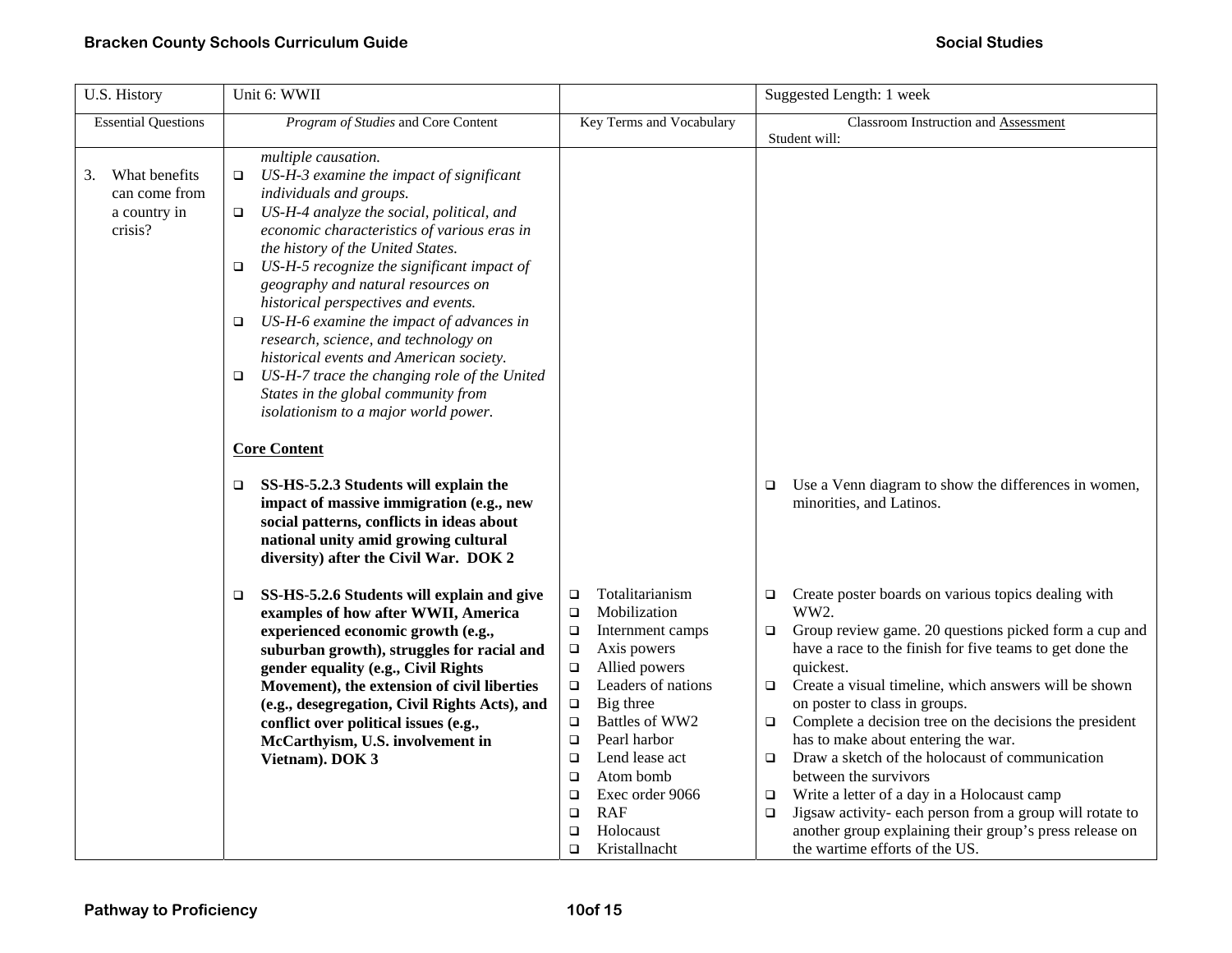| U.S. History               | Unit 6: WWII                                                                                                                                                                                                      |                                                                                                                     | Suggested Length: 1 week                                                                                                                                                                                                                       |
|----------------------------|-------------------------------------------------------------------------------------------------------------------------------------------------------------------------------------------------------------------|---------------------------------------------------------------------------------------------------------------------|------------------------------------------------------------------------------------------------------------------------------------------------------------------------------------------------------------------------------------------------|
| <b>Essential Questions</b> | Program of Studies and Core Content                                                                                                                                                                               | Key Terms and Vocabulary                                                                                            | <b>Classroom Instruction and Assessment</b>                                                                                                                                                                                                    |
|                            |                                                                                                                                                                                                                   |                                                                                                                     | Student will:                                                                                                                                                                                                                                  |
|                            |                                                                                                                                                                                                                   | Nazi-soviet pact<br>▫                                                                                               |                                                                                                                                                                                                                                                |
|                            | SS-HS-5.3.4 Students will analyze how<br>nationalism, militarism, and imperialism<br>led to world conflicts and the rise of<br>totalitarian governments (e.g. European<br>imperialism in Africa, World War I, the | Appeasement<br>❏<br><b>Isolationism</b><br>□<br>Economic depression<br>$\Box$<br>Home front<br>□<br>Effects of<br>□ | Create a present day Manhattan Project. Research what<br>□<br>mass destruction weapons we know about and what<br>ones the students think could be more effective in<br>today's wars.<br>Design a time capsule that would have World War 2<br>□ |
|                            | <b>Bolshevik Revolution, Nazism, World War</b>                                                                                                                                                                    | women/minorities                                                                                                    | headings. Newspapers, music, propaganda.                                                                                                                                                                                                       |
|                            | II). DOK $3$                                                                                                                                                                                                      | Fascism<br>❏                                                                                                        | Write a poem describing the Holocaust.<br>$\Box$                                                                                                                                                                                               |
|                            |                                                                                                                                                                                                                   | Propaganda                                                                                                          | Write what it would be like for a Japanese family during<br>□                                                                                                                                                                                  |
|                            |                                                                                                                                                                                                                   | Nationalism                                                                                                         | Exec. Order 9066                                                                                                                                                                                                                               |
|                            |                                                                                                                                                                                                                   |                                                                                                                     | Through group discussion and text, students will create<br>$\Box$<br>a WW2 timeline.                                                                                                                                                           |

|    | U.S. History                                                                                | Unit 7: Cold War and 1960s                                                                                                                                                                                                                                                                    |                          | Suggested Length: 2 weeks                                    |
|----|---------------------------------------------------------------------------------------------|-----------------------------------------------------------------------------------------------------------------------------------------------------------------------------------------------------------------------------------------------------------------------------------------------|--------------------------|--------------------------------------------------------------|
|    | <b>Essential Questions</b>                                                                  | Program of Studies and Core Content                                                                                                                                                                                                                                                           | Key Terms and Vocabulary | <b>Classroom Instruction and Assessment</b><br>Student will: |
|    |                                                                                             | <b>Program of Studies</b>                                                                                                                                                                                                                                                                     |                          |                                                              |
|    | Were the post<br>events driven<br>by a "cold<br>war?"                                       | US-H-2 examine significant eras of United<br>$\Box$<br>States history (Reconstruction,<br>Industrialization, Progressive Movement,<br>World War I, Great Depression, New Deal,<br>World War II, Cold War, 20th Century) to                                                                    |                          |                                                              |
|    | What caused<br>the Cold War<br>and how has it<br>affected our<br>world we live in<br>today? | develop chronological understanding and<br>recognize cause-and-effect relationships and<br>multiple causation.<br>US-H-3 examine the impact of significant<br>$\Box$<br>individuals and groups.<br>US-H-5 recognize the significant impact of<br>$\Box$<br>geography and natural resources on |                          |                                                              |
| 3. | Can we learn<br>about society's<br>culture with a<br>biased attitude<br>toward other        | historical perspectives and events.<br>US-H-7 trace the changing role of the United<br>$\Box$<br>States in the global community from<br>isolationism to a major world power.                                                                                                                  |                          |                                                              |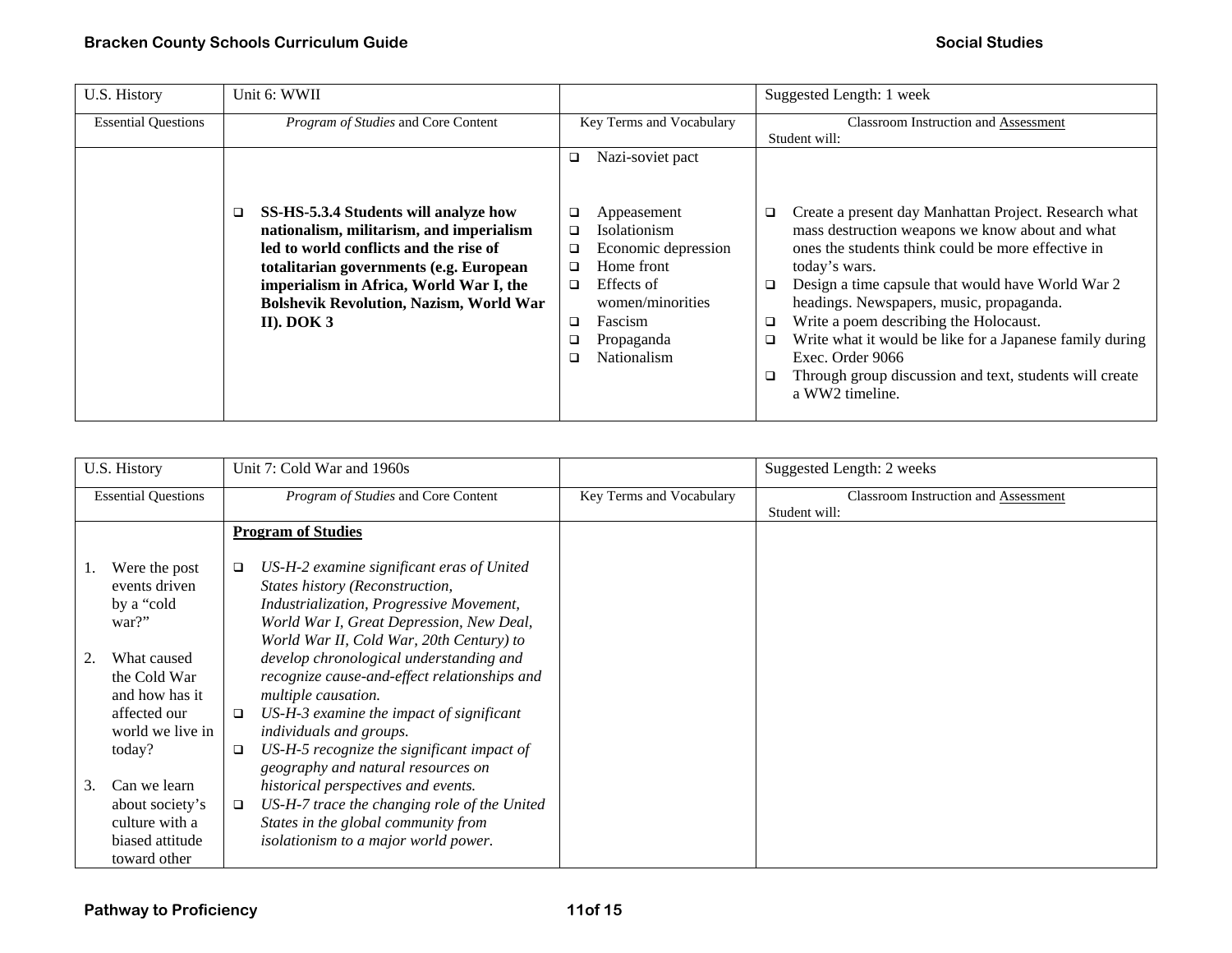| U.S. History               | Unit 7: Cold War and 1960s                                                                                                                                                                                                                                                                                                                                                                                                                                           |                                                                                                                                                                                                                                                                                                                                                             | Suggested Length: 2 weeks                                                                                                                                                                                                                                                                                                                                                                                                 |
|----------------------------|----------------------------------------------------------------------------------------------------------------------------------------------------------------------------------------------------------------------------------------------------------------------------------------------------------------------------------------------------------------------------------------------------------------------------------------------------------------------|-------------------------------------------------------------------------------------------------------------------------------------------------------------------------------------------------------------------------------------------------------------------------------------------------------------------------------------------------------------|---------------------------------------------------------------------------------------------------------------------------------------------------------------------------------------------------------------------------------------------------------------------------------------------------------------------------------------------------------------------------------------------------------------------------|
| <b>Essential Questions</b> | Program of Studies and Core Content                                                                                                                                                                                                                                                                                                                                                                                                                                  | Key Terms and Vocabulary                                                                                                                                                                                                                                                                                                                                    | Classroom Instruction and Assessment<br>Student will:                                                                                                                                                                                                                                                                                                                                                                     |
| nations?                   | <b>Core Content</b><br>SS-HS-5.1.1 Students will use a variety of<br>□<br>tools (e.g., primary and secondary sources,<br>data, artifacts) to analyze perceptions and<br>perspectives (e.g., gender, race, region,<br>ethnic group, nationality, age, economic<br>status, religion, politics, geographic<br>factors) of people and historical events in<br>the modern world (1500 A.D. to present)<br>and United States History (Reconstruction<br>to present). DOK 3 | <b>Satellite Nations</b><br>$\Box$<br><b>NATO</b><br>$\Box$<br>McCarthyism<br>$\Box$                                                                                                                                                                                                                                                                        | Create a power point presentation or video outlining the<br>$\Box$<br>major cultural changes and contributions of groups or<br>changes overall in society                                                                                                                                                                                                                                                                 |
|                            | SS-HS-5.1.2 Students will analyze how<br>$\Box$<br>history is a series of connected events<br>shaped by multiple cause and effect<br>relationships, tying past to present. DOK 3                                                                                                                                                                                                                                                                                     | 38 <sup>th</sup> parallel<br>$\Box$<br>Korean war<br>$\Box$<br>U-2 Incident<br>$\Box$<br>G I Bill<br>$\Box$<br>Suburbs<br>$\Box$<br>Conglomerate<br>$\Box$<br>Salk<br>$\Box$<br>Gideon Vs Wainwright<br>$\Box$<br>Miranda Vs Arizona<br>$\Box$<br>Prayer in Schools<br>$\Box$<br>Due Process<br>$\Box$<br>War on Poverty<br>$\Box$                          | Team Jeopardy game of questions for points. Each team<br>$\Box$<br>will have a runner and al people can use their books.<br>Questions pulled from a cup so all teams have different<br>questions and answer must be correct before the team<br>may pull another question.                                                                                                                                                 |
|                            | SS-HS-5.2.6 Students will explain and give<br>□<br>examples of how after WWII, America<br>experienced economic growth (e.g.,<br>suburban growth), struggles for racial and<br>gender equality (e.g., Civil Rights<br>Movement), the extension of civil liberties<br>(e.g., desegregation, Civil Rights Acts), and<br>conflict over political issues (e.g.,<br>McCarthyism, U.S. involvement in<br>Vietnam). DOK 3                                                    | Brown Vs Board<br>$\Box$<br>Thurgood Marshall<br>$\Box$<br>Little Rock Nine<br>$\Box$<br>Rosa Parks<br>$\Box$<br>Montgomery Bus<br>$\Box$<br><b>Boycott</b><br><b>SNCC</b><br>$\Box$<br>Freedom Riders<br>$\Box$<br>James Meredith<br>$\Box$<br>The Dream Speech<br>$\Box$<br>Riots<br>$\Box$<br>Malcolm X<br>$\Box$<br><b>Stokley Carmichael</b><br>$\Box$ | Use Internet to explore historical censorship on the US<br>$\Box$<br>and in the rest of the world and connect to<br>1950s/connection: Editorial focusing on the question,<br>should censorship of ideas be allowed in the US (music,<br>literature, education etc)<br>Present Supreme Court arguments on controversial<br>$\Box$<br>topics to allow the class to decide conclusions and then<br>study the actual endings. |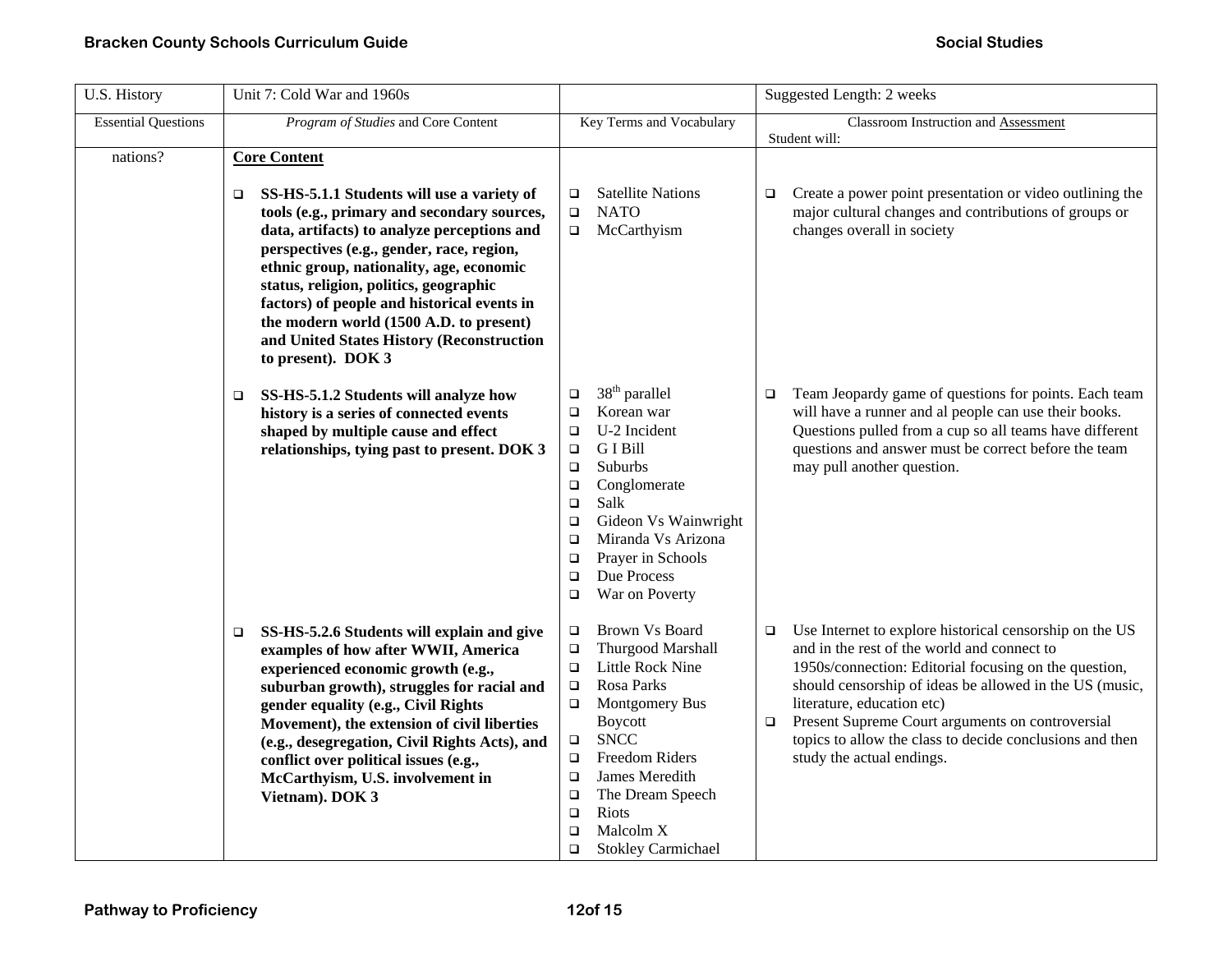| U.S. History               | Unit 7: Cold War and 1960s                      |                                | Suggested Length: 2 weeks                                         |
|----------------------------|-------------------------------------------------|--------------------------------|-------------------------------------------------------------------|
| <b>Essential Questions</b> | Program of Studies and Core Content             | Key Terms and Vocabulary       | Classroom Instruction and Assessment                              |
|                            |                                                 |                                | Student will:                                                     |
|                            |                                                 | April 4, 1968<br>$\Box$        |                                                                   |
|                            |                                                 | <b>Affirmative Action</b><br>□ |                                                                   |
|                            | SS-HS-5.3.5 Students will explain the rise<br>□ | Cuban Missile Crisis<br>❏      | Create a timeline of various events of the Cold War and<br>$\Box$ |
|                            | of both the United States and the Soviet        | Marshall Plan<br>□             | then have the other half the room create one on Civil             |
|                            | Union to superpower status following            | Berlin Airlift<br>□            | Rights during the late 50s and 60s.                               |
|                            |                                                 | <b>Truman Doctrine</b>         | Create Political Cartoons about cold war events.<br>▫             |
|                            | World War II, the subsequent development        | $\Box$                         |                                                                   |
|                            | of the Cold War, and the formation of new       | H-Bomb<br>$\Box$               | Create graphs of the Cold War arms race.<br>❏                     |
|                            | nations in Africa, Asia, Eastern Europe,        | Brinkmanship<br>$\Box$         |                                                                   |
|                            | and the Middle East, and evaluate the           | Consumerism<br>□               |                                                                   |
|                            | impact of these events on the global            | Mass Media<br>❏                |                                                                   |
|                            | community. DOK 3                                | <b>Baby Boom</b><br>❏          |                                                                   |
|                            |                                                 | Hot Line<br>□                  |                                                                   |
|                            |                                                 | Bay of Pigs<br>□               |                                                                   |
|                            |                                                 | Khrushchev<br>□                |                                                                   |
|                            |                                                 | <b>Bomb Shelters</b><br>$\Box$ |                                                                   |
|                            |                                                 | New Frontier<br>□              |                                                                   |
|                            |                                                 | Pragmatist<br>$\Box$           |                                                                   |
|                            |                                                 | Peace Corps<br>□               |                                                                   |
|                            |                                                 | Dallas Tragedy<br>□            |                                                                   |
|                            |                                                 | LBJ<br>□                       |                                                                   |
|                            |                                                 | Coalition<br>□                 |                                                                   |

| U.S. History               | Unit 8: New Challenges                              |                          | Suggested Length: 2 weeks                   |
|----------------------------|-----------------------------------------------------|--------------------------|---------------------------------------------|
| <b>Essential Questions</b> | Program of Studies and Core Content                 | Key Terms and Vocabulary | <b>Classroom Instruction and Assessment</b> |
|                            |                                                     |                          | Student will:                               |
|                            | <b>Program of Studies</b>                           |                          |                                             |
|                            |                                                     |                          |                                             |
| Is change really           | US-H-2 examine significant eras of United<br>$\Box$ |                          |                                             |
| good all the               | States history (Reconstruction,                     |                          |                                             |
| time?                      | Industrialization, Progressive Movement,            |                          |                                             |
|                            | World War I, Great Depression, New Deal,            |                          |                                             |
| How have the               | World War II, Cold War, 20th Century) to            |                          |                                             |
| events in                  | develop chronological understanding and             |                          |                                             |
| present day                | recognize cause-and-effect relationships and        |                          |                                             |
| America                    | multiple causation.                                 |                          |                                             |
| demonstrate                | US-H-3 examine the impact of significant<br>$\Box$  |                          |                                             |
| who we are?                | individuals and groups.                             |                          |                                             |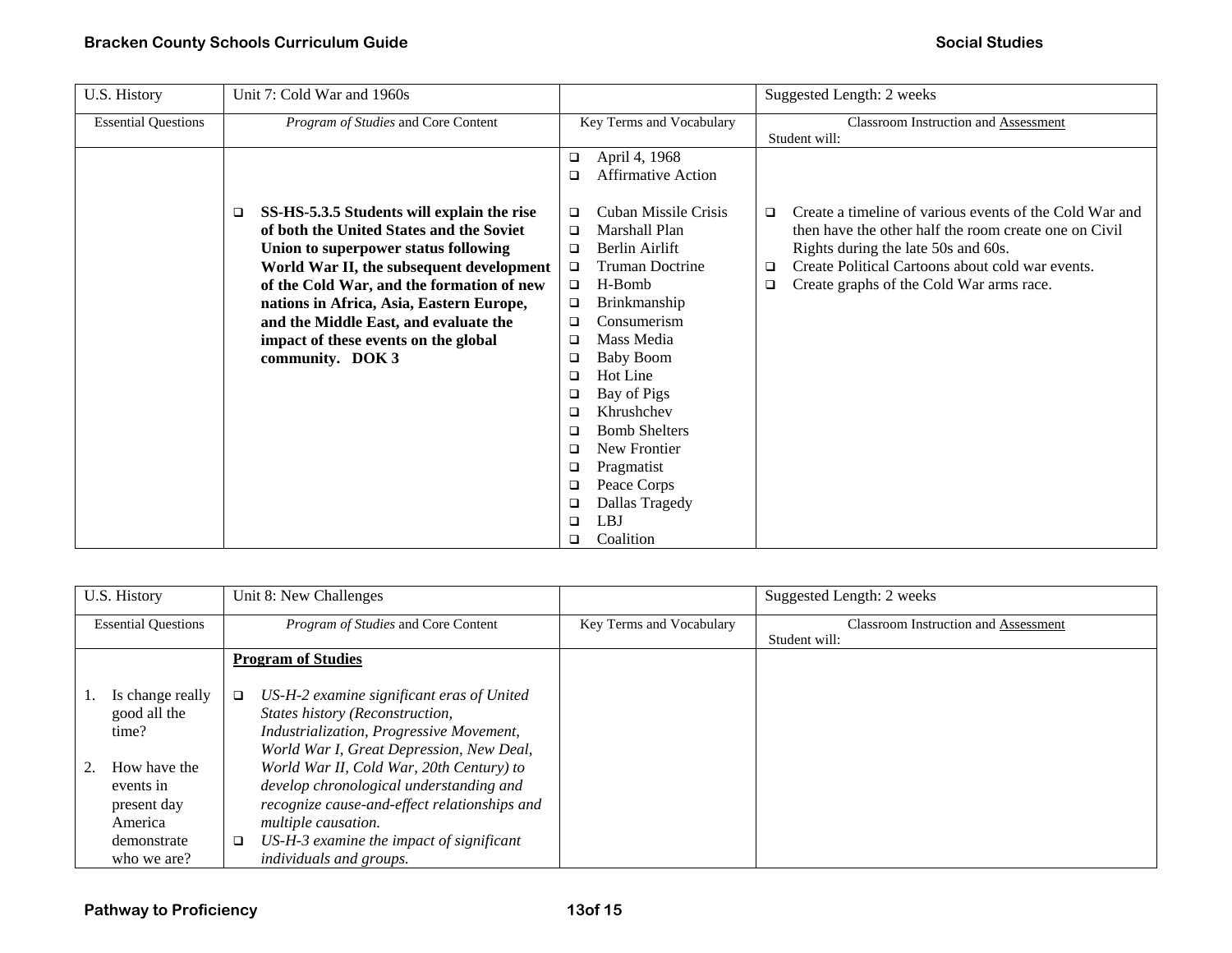| U.S. History                                                                                                                | Unit 8: New Challenges                                                                                                                                                                                                                                                                                                                                                                                                 |                                                                                                                                                                                                                                                                                                                                              | Suggested Length: 2 weeks                                                                                                                                                                                                                |
|-----------------------------------------------------------------------------------------------------------------------------|------------------------------------------------------------------------------------------------------------------------------------------------------------------------------------------------------------------------------------------------------------------------------------------------------------------------------------------------------------------------------------------------------------------------|----------------------------------------------------------------------------------------------------------------------------------------------------------------------------------------------------------------------------------------------------------------------------------------------------------------------------------------------|------------------------------------------------------------------------------------------------------------------------------------------------------------------------------------------------------------------------------------------|
| <b>Essential Questions</b>                                                                                                  | Program of Studies and Core Content                                                                                                                                                                                                                                                                                                                                                                                    | Key Terms and Vocabulary                                                                                                                                                                                                                                                                                                                     | Classroom Instruction and Assessment                                                                                                                                                                                                     |
| Is it important<br>3.<br>to understand<br>the issues<br>around you in<br>order to make<br>good decisions?<br>How have<br>4. | US-H-6 examine the impact of advances in<br>$\Box$<br>research, science, and technology on<br>historical events and American society.<br>US-H-7 trace the changing role of the United<br>$\Box$<br>States in the global community from<br>isolationism to a major world power.<br><b>Core Content</b>                                                                                                                  |                                                                                                                                                                                                                                                                                                                                              | Student will:                                                                                                                                                                                                                            |
| lessons in<br>contemporary<br>America<br>demonstrated<br>the need for a<br>resolution of<br>conflict in order               | SS-HS-5.1.2 Students will analyze how<br>$\Box$<br>history is a series of connected events<br>shaped by multiple cause and effect<br>relationships, tying past to present. DOK 3                                                                                                                                                                                                                                       | Doves / Hawks<br>$\Box$<br>Pentagon Papers<br>$\Box$<br>Watergate<br>$\Box$<br>Reagonomics<br>$\Box$<br>Global Economy<br>$\Box$<br>Y <sub>2</sub> K<br>$\Box$                                                                                                                                                                               | Decade projects- includes notes, timeline, activity (e.g.<br>$\Box$<br>floats), food etc.<br>Open Response for each decade.<br>$\Box$<br>Go over stock market thru decades to today.<br>$\Box$<br>Go over presidential issues.<br>$\Box$ |
| to guarantee<br>success?<br>How do the arts<br>5.<br>reflect times<br>changing?                                             | SS-HS-5.2.6 Students will explain and give<br>$\Box$<br>examples of how after WWII, America<br>experienced economic growth (e.g.,<br>suburban growth), struggles for racial and<br>gender equality (e.g., Civil Rights<br>Movement), the extension of civil liberties<br>(e.g., desegregation, Civil Rights Acts), and<br>conflict over political issues (e.g.,<br>McCarthyism, U.S. involvement in<br>Vietnam). DOK 3 | Ho Chi Minh<br>$\Box$<br>Ho Chi Minh Trail<br>$\Box$<br>Vietminh<br>$\Box$<br>Domino Theory<br>$\Box$<br><b>Tonkin Gulf Resolution</b><br>$\Box$<br>Vietcong<br>$\Box$<br>Tunnels of Vietcong<br>$\Box$<br>$\Box$<br><b>Agent Orange</b><br>Napalm<br>о<br>Tet Offensive<br>$\Box$<br>Invasion of Cambodia<br>$\Box$<br>Kent State<br>$\Box$ |                                                                                                                                                                                                                                          |
|                                                                                                                             | SS-HS-5.2.7 Students will analyze how the<br>□<br>United States participates with the global<br>community to maintain and restore world<br>peace (e.g., League of Nations, United<br>Nations, Cold War politics, Persian Gulf<br>War), and evaluate the impact of these<br>efforts. DOK 3<br>SS-HS-5.3.6 Students will explain how the<br>$\Box$                                                                       | Ford<br>$\Box$<br>Carter<br>$\Box$<br>1980s<br>$\Box$<br><b>Bush</b><br>$\Box$<br>Persian Gulf War<br>$\Box$<br>$\Box$<br>Clinton                                                                                                                                                                                                            |                                                                                                                                                                                                                                          |